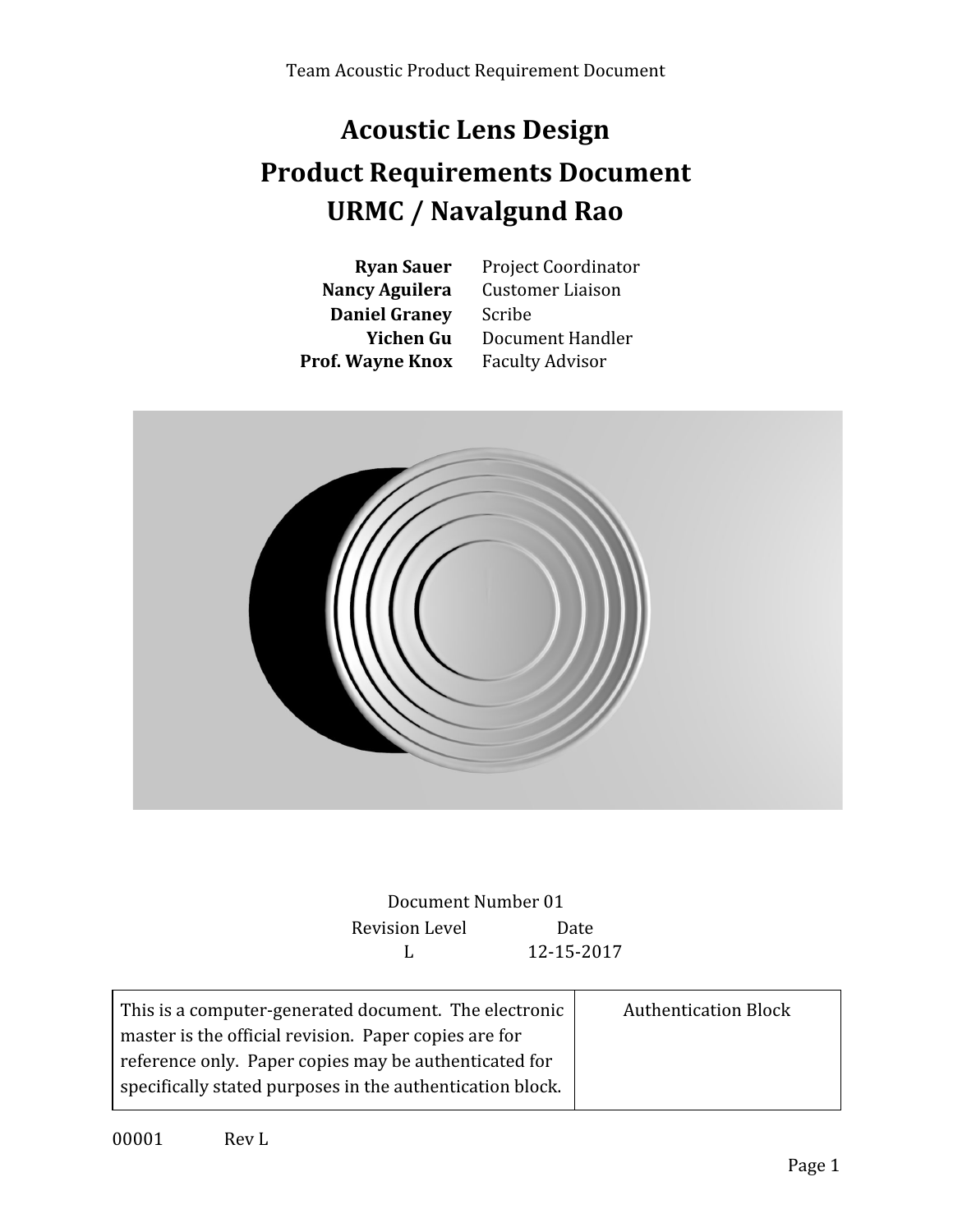# **Revision History**

| <b>Rev</b>   | <b>Description</b>                                                                                       | <b>Date</b> |
|--------------|----------------------------------------------------------------------------------------------------------|-------------|
| A            | <b>Initial PRD</b>                                                                                       | 10-30-2017  |
| $\mathbf B$  | Specifications tables created                                                                            | 11-7-2017   |
| $\mathsf C$  | Specification tables updated, starting solution added,<br>formatting corrections                         | 11-10-2017  |
| D            | Added Advisors and Improved Regulatory Issues                                                            | 11-12-2017  |
| E            | Table of Contents, Responsibilities, & Design<br>Considerations                                          | 11-18-2017  |
| F            | Basic System Diagram and Works Cited                                                                     | 11-26-2017  |
| G            | Updated Resources and Responsibilities,<br>Added K-Wave and Initial Fresnel Design segments              | 12-7-2017   |
| H            | Updated Design Constraints, Changed Design<br><b>Considerations, Added More Pictures and Citations</b>   | 12-9-2017   |
| I            | Major Reformatting, Onshape Info, More Descriptions for<br>Pictures of Previous Revision, added Timeline | 12-12-2017  |
| J            | Updated Design Constraints again, Completed Timeline,<br><b>Updated Vision, Added Design Statement</b>   | 12-13-2017  |
| $\mathbf K$  | <b>Added Customer Approval</b>                                                                           | 12-14-2017  |
| $\mathbf{L}$ | Updated Customer Approval, Added Appendix V,<br>Formatted the Document, Updated References               | 12-15-2017  |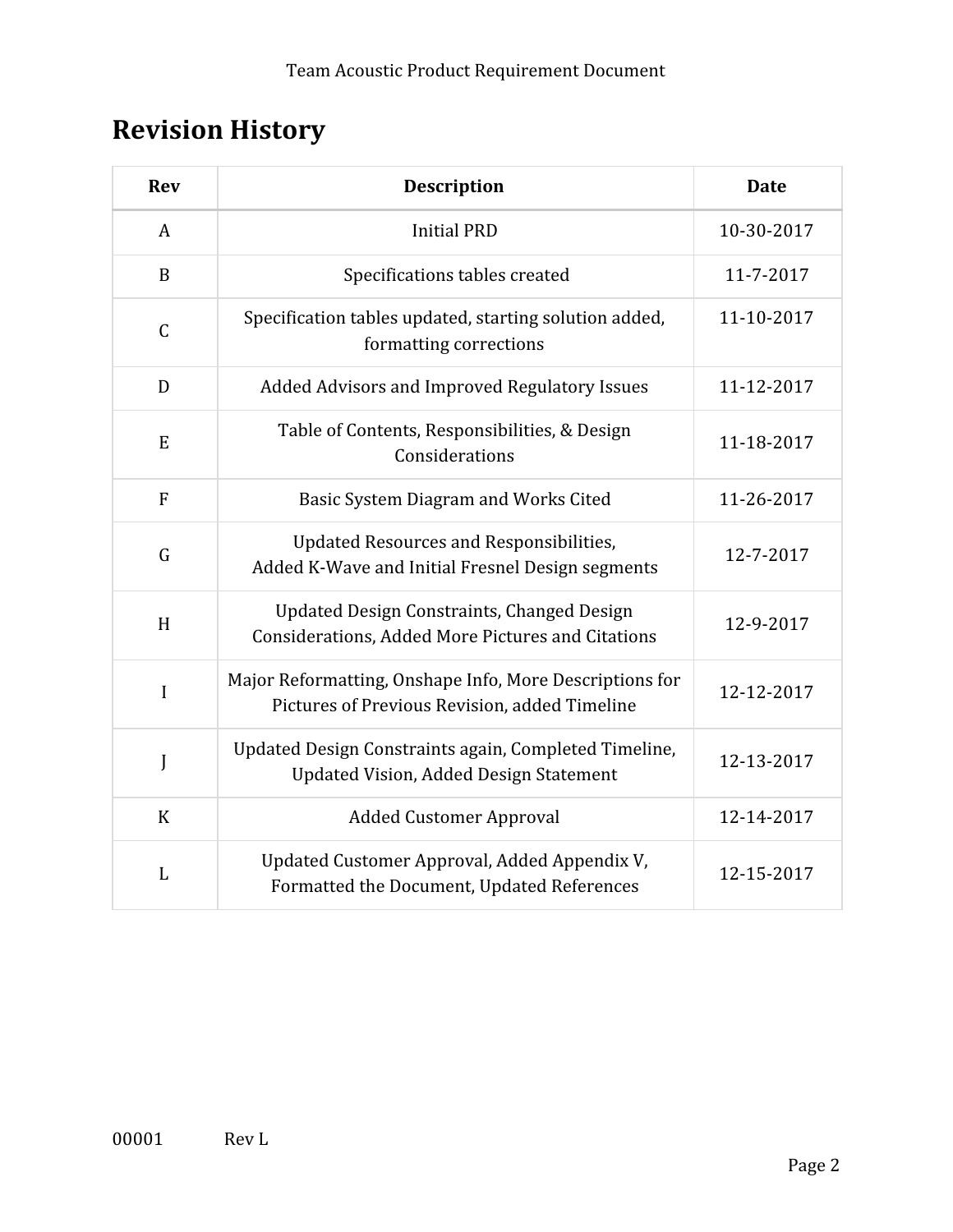# **Table of Contents**

| <b>Team Member Responsibilities</b>        | $\boldsymbol{4}$ |
|--------------------------------------------|------------------|
| <b>Vision</b>                              | 4                |
| <b>Design Statement</b>                    | 4                |
| <b>Environment</b>                         | $\boldsymbol{4}$ |
| <b>Regulatory Issues</b>                   | $\boldsymbol{4}$ |
| <b>Fitness for Use</b>                     | 5                |
| <b>Resources</b>                           | 5                |
| <b>Responsibilities</b>                    | 6                |
| <b>System Diagram</b>                      | 7                |
| <b>Design Constraints</b>                  | 8                |
| <b>Timeline</b>                            | 10               |
| <b>Appendix I: Starting Solution</b>       | 11               |
| <b>Appendix II: Initial Fresnel Design</b> | 12               |
| <b>Appendix III: K-Wave</b>                | 16               |
| <b>Appendix IV: Updated Fresnel Design</b> | 17               |
| <b>Appendix V: VeroClear Test Sample</b>   | 19               |
| <b>References</b>                          | 19               |
| <b>Email Approval by Customer</b>          | 20               |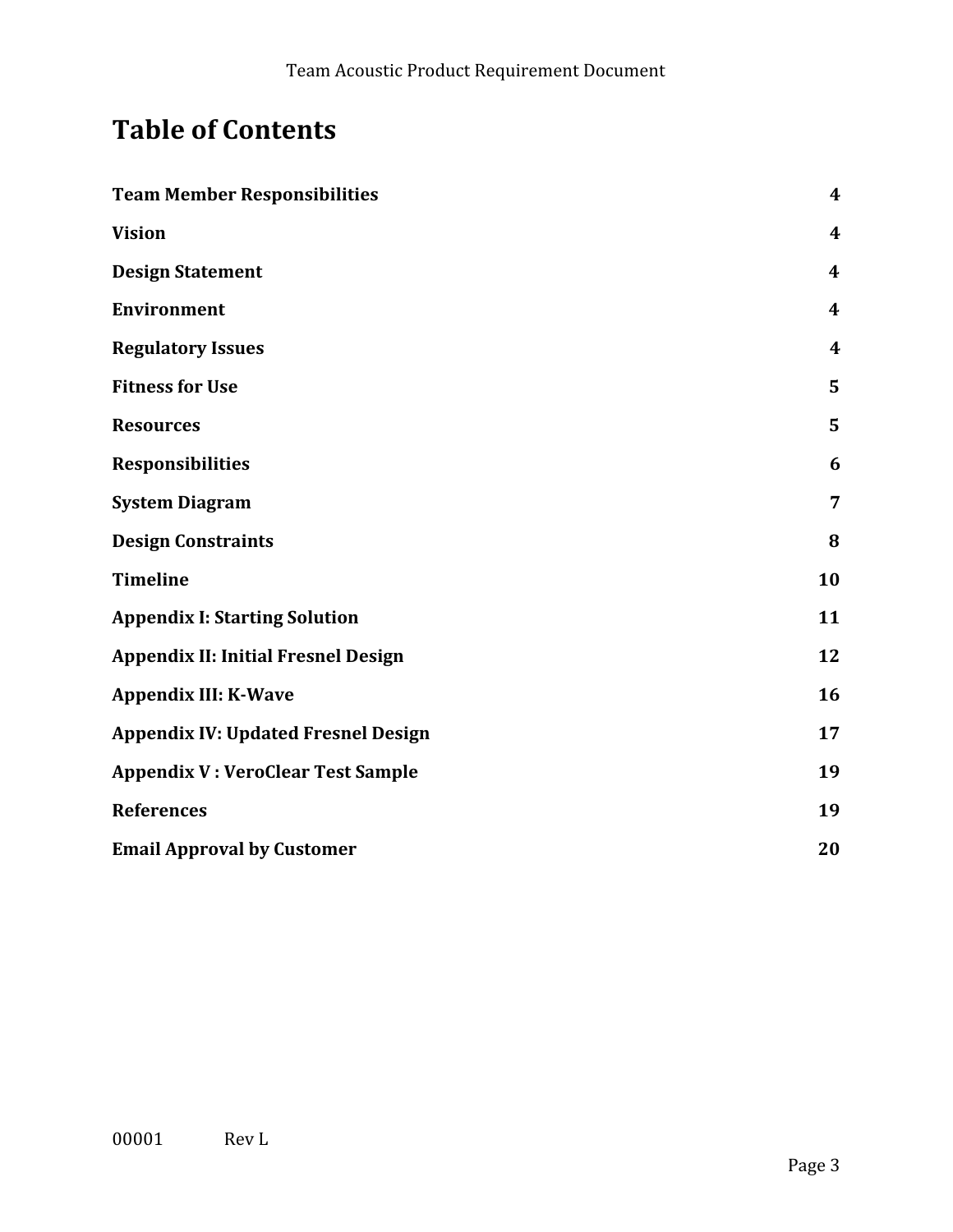| <b>Ryan Sauer</b>   Primary Code V designer, scheduling meetings, graphic designer |                                                             |  |  |  |  |
|------------------------------------------------------------------------------------|-------------------------------------------------------------|--|--|--|--|
| <b>Nancy Aguilera</b>   Primary contact with customers and advisors, 3D printing   |                                                             |  |  |  |  |
| Primary K-Wave simulation programmer, primary scribe<br>Daniel Graney              |                                                             |  |  |  |  |
| <b>Yichen Gu</b>                                                                   | Aiding in Code V design, 3D modelling, and CAD (in Onshape) |  |  |  |  |

## <span id="page-3-0"></span>**Team Member Responsibilities**

Note: the responsibilities listed above are the members specific focuses, but we will likely all have input and aid in each part of the design process.

## <span id="page-3-1"></span>**Vision**

To design, fabricate, and test acoustic lenses for use in an in-vivo thyroid photoacoustic imaging probe, focusing on decreasing signal loss found in acoustic systems.

## <span id="page-3-2"></span>**Design Statement**

The Acoustic Lens Design project is a senior design driven imaging system. As such its design inputs were derived from our interactions with our project customer, Dr. Navalgund Rao, and our faculty advisor, Professor Wayne Knox.

## <span id="page-3-3"></span>**Environment**

The lens(es) will be surrounded by water when in the final imaging system. They will be submerged in a water bath when testing performance.

The temperature and relative humidity will be the standard used in a hospital setting, roughly 63 to 78 degrees Fahrenheit and 30-60% relative humidity.

## <span id="page-3-4"></span>**Regulatory Issues**

There will be use of 790 to 800 nm pulsed laser with 5-10 ns pulses at 10 Hz repetition pulse rate<sup>[1]</sup>. The laser never exceeds  $\sim$ 13 mJ/cm<sup>2</sup> which is lower than the ANSI limit of 40 mJ/cm<sup>2</sup> at these wavelengths.<sup>[2]</sup> We will not be responsible for designing any of the system components which follow strict regulation.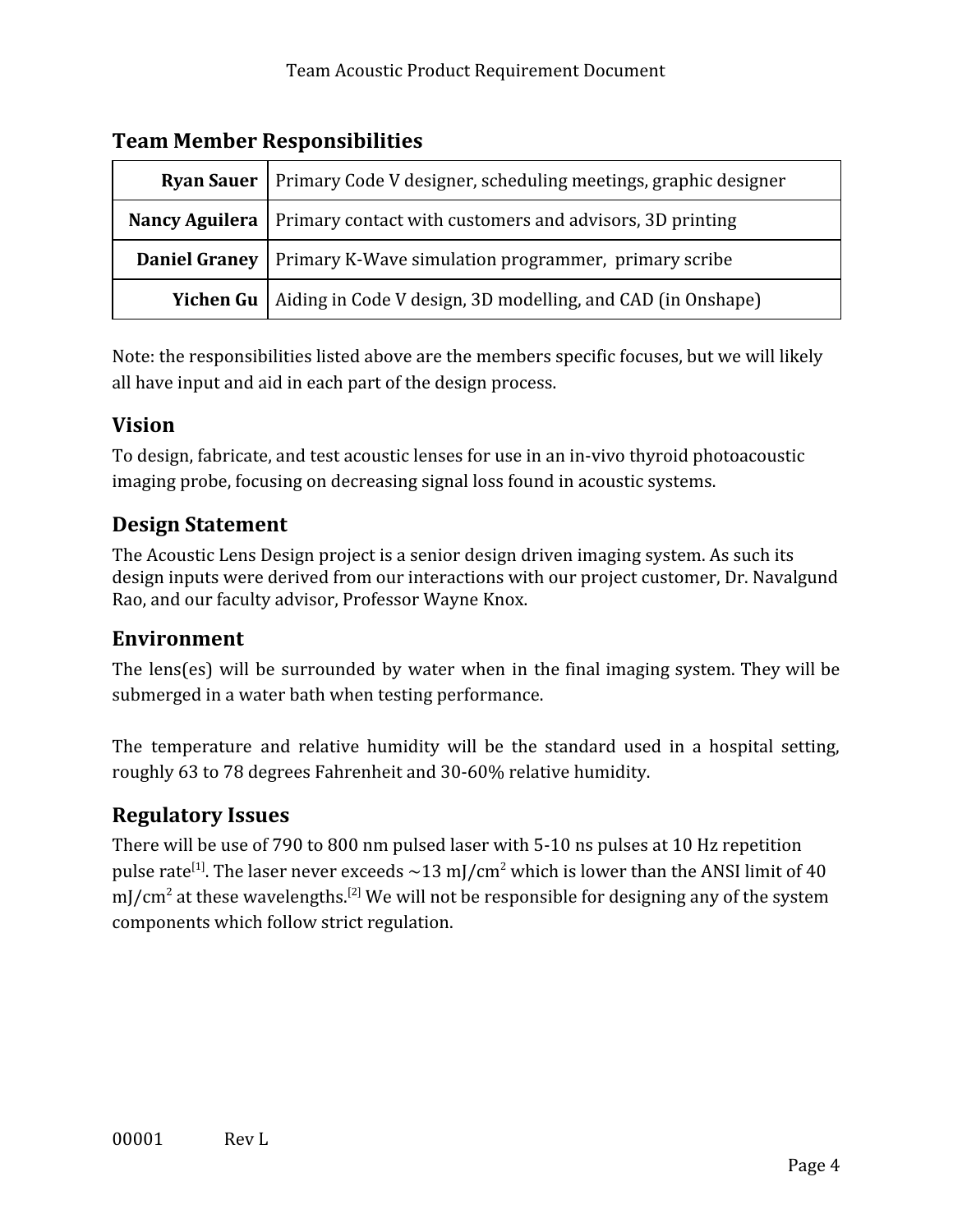## <span id="page-4-0"></span>**Fitness for Use**

### **Properties of the imaging system:**

The system should have a relative large depth of field. The system uses a C-scan method which detects dimensional images. When applied to patients, because images from different layers travel different time through the system, the software is able to capture images by microseconds. Then the software will combine and process these images to form a dimensional image which shows the precise position of the cancer.

#### **It is desirable that:**

- The cost of the lens apparatus prototype is less than \$1000 for all components
- Optimize "depth of field" vs. "resolution"; provide the PSF info at different depths
- We can model the 2-dimensional wave propagation in an open-source MATLAB toolbox "K-Wave."

#### **If there is time and/or team resources available:**

- Explore and compare "Fresnel lens" technology in the current 2F geometry
- Consider using a second lens
- Use both a second and a Fresnel lens

## <span id="page-4-1"></span>**Resources**

#### **The following individuals will serve as advisors for our team:**

**Dr. Wayne Knox -** Faculty Advisor **Dr. Navalgund Rao** - Customer and general system help **Bhargava Chinni** - image processing and other software help **James Alkins** - 3D modelling/printing advisor

#### **The following tools will be used in designing and fabricating the device:**

**Code V:** lens design software

**K-Wave:** A MATLAB toolbox used in acoustic wave propagation simulation to find a theoretical point spread function.

**3D Modelling / CAD software:** SolidWorks or 3D Builder (suggested by Prof. Rao), Autodesk Inventor and Blender (self-decided), Onshape (recommended by James Alkin)

**3D Printers:** Objet 30 Pro (in Rettner) and ProX 800 (printed off-campus)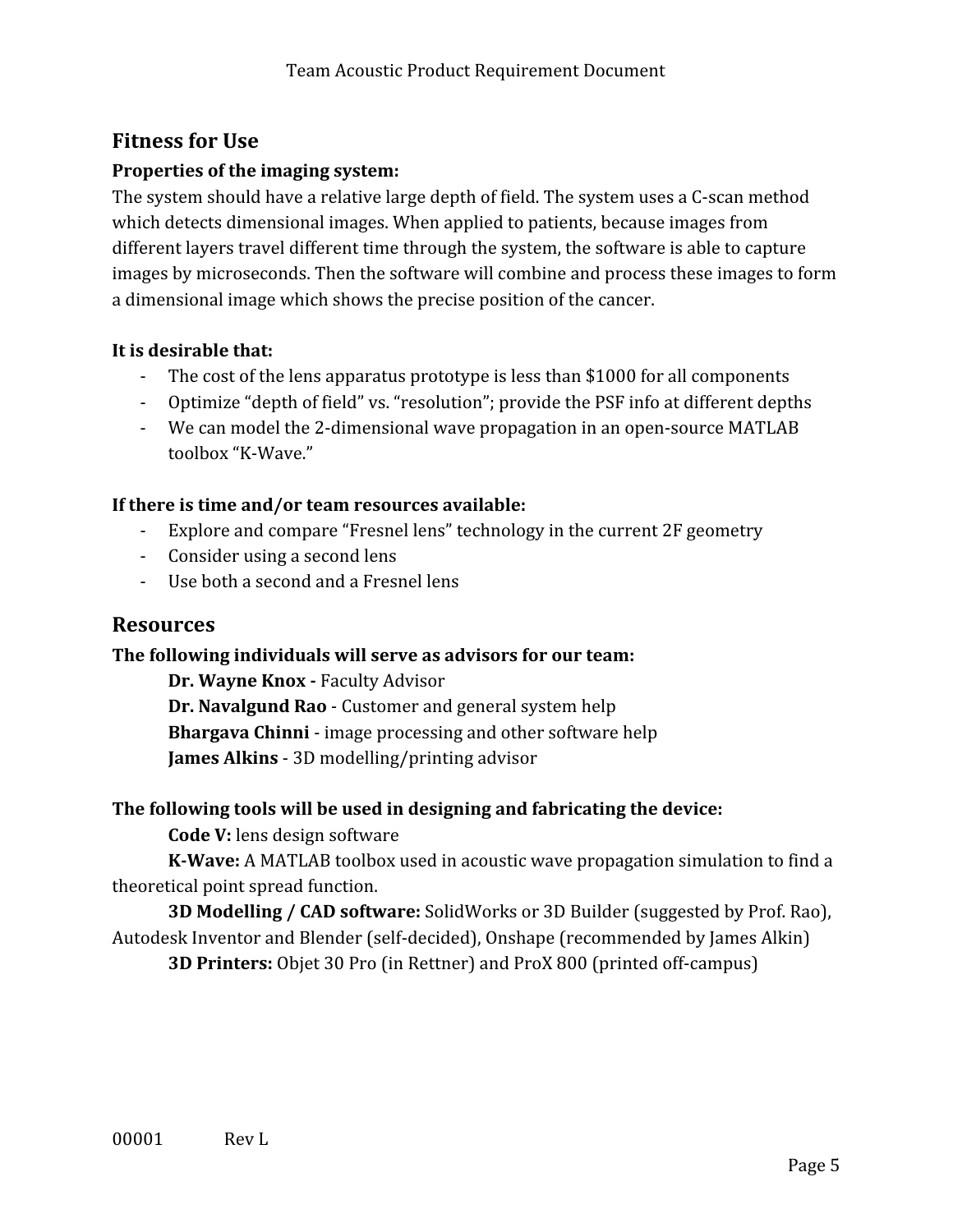## <span id="page-5-0"></span>**Responsibilities**

#### **We are responsible for:**

- Designing a fresnel lens in current 2F geometry through use of Code V
- Simulating the design in K-Wave to compare to non-Fresnel equivalent (the Point Spread Function)
- Modelling of the lens in CAD to be 3D printed
- Observe the tests and receive and compare data from them (i.e. the PSF)

#### Time Permitting

- Designing a two (non-Fresnel) lens system based on current system with additional lens closer to object, and again modelling it in both K-Wave and CAD for simulation and fabrication.
- Designing a system with two lenses and use of fresnel surface which again would be modelled in K-Wave and CAD.

#### **We are not responsible for:**

- Designing the casing of system, the laser system for administering the pulses to create ultrasonic waves, or any of the electrical components of the system.
- Designing any part of the system which might require approval by ANSI or other medical standards boards, although a familiarity of these standards is expected.
- Performing any actual medical tests involved with the system our designs will be used in.
- Performing any image analysis with the images created by our design aside from for comparison with initial design.
- Being able to run the machine on our own, although we should have a basic understanding of the process.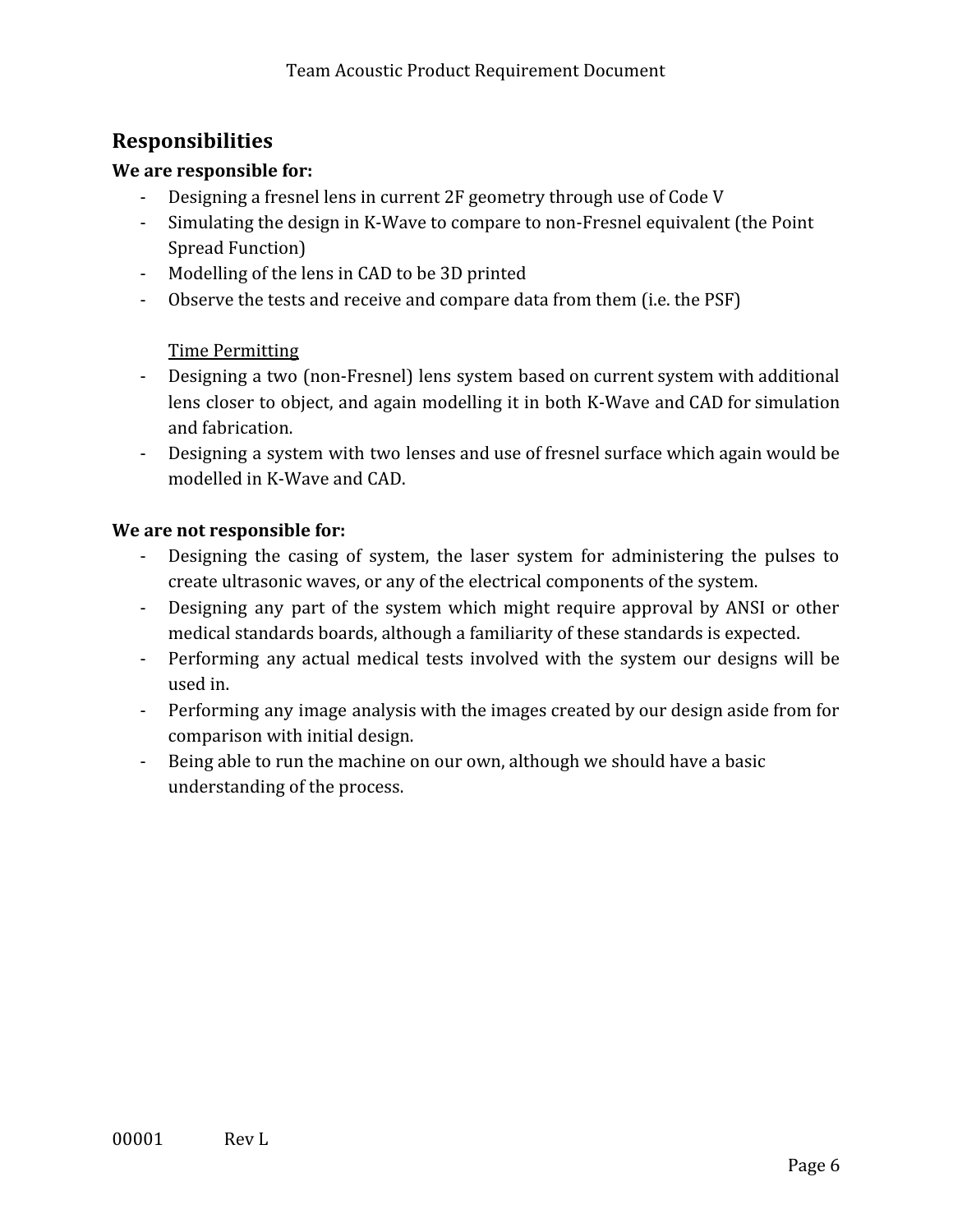## <span id="page-6-0"></span>**System Diagram**

The below diagram is a simplified version of the device we will be designing for, with the fresnel lens in place. The possible two lens system will have different measurements but have the same rough layout.

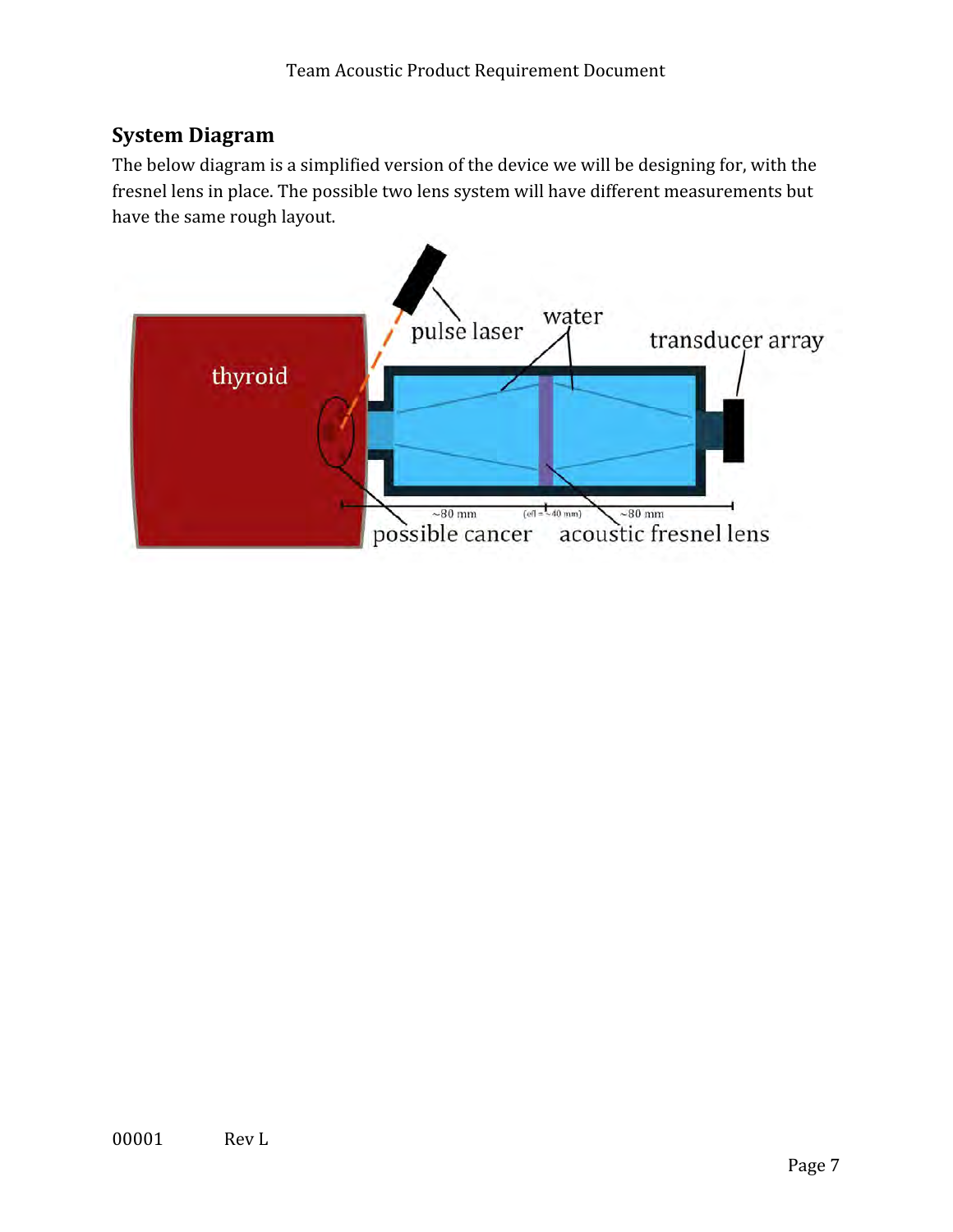# <span id="page-7-0"></span>**Design Constraints**

The following tables show the design constraints for the project.

| <b>Single Fresnel Lens Constraints</b>         |                                                     |  |  |  |
|------------------------------------------------|-----------------------------------------------------|--|--|--|
| <b>Lens Diameter</b>                           | $32 \text{ mm}$                                     |  |  |  |
| <b>Outer Edge of Lens</b>                      | Additional 2 mm lip to attach to casing             |  |  |  |
| <b>Field (Image)</b>                           | 22.4 mm object diameter                             |  |  |  |
| Wavelength                                     | 150-450 $\mu$ m with 300 $\mu$ m as primary         |  |  |  |
| <b>Magnification</b>                           | 1x                                                  |  |  |  |
| <b>Transducer Size</b>                         | 12.5 mm x 10.4 mm [3]                               |  |  |  |
| <b>Transducer Element Size</b>                 | $2 \text{ mm} \times 2 \text{ mm}$ <sup>[3]</sup>   |  |  |  |
| <b>Nyquist Frequency</b>                       | .25 $lp/mm$                                         |  |  |  |
| <b>Elements</b>                                | $\mathbf{1}$                                        |  |  |  |
| Length                                         | $< 160$ mm                                          |  |  |  |
| <b>Object Clearance</b>                        | $\sim 80$ mm                                        |  |  |  |
| <b>Airspace Material</b>                       | All "airspaces" are water immersed                  |  |  |  |
| <b>Movability of</b><br><b>Sensor and Lens</b> | Adjustable during testing,<br>fixed in final device |  |  |  |

| <b>Laser Specifications</b>                |                |  |  |  |  |
|--------------------------------------------|----------------|--|--|--|--|
| EKSPLA Inc NT-352A[5]<br><b>Laser Used</b> |                |  |  |  |  |
| Wavelength                                 | 790 nm         |  |  |  |  |
| <b>Laser Exposure</b>                      | 13 mJ / $cm2$  |  |  |  |  |
| <b>Pulse Duration and Repetition Rate</b>  | 5 ns and 10 Hz |  |  |  |  |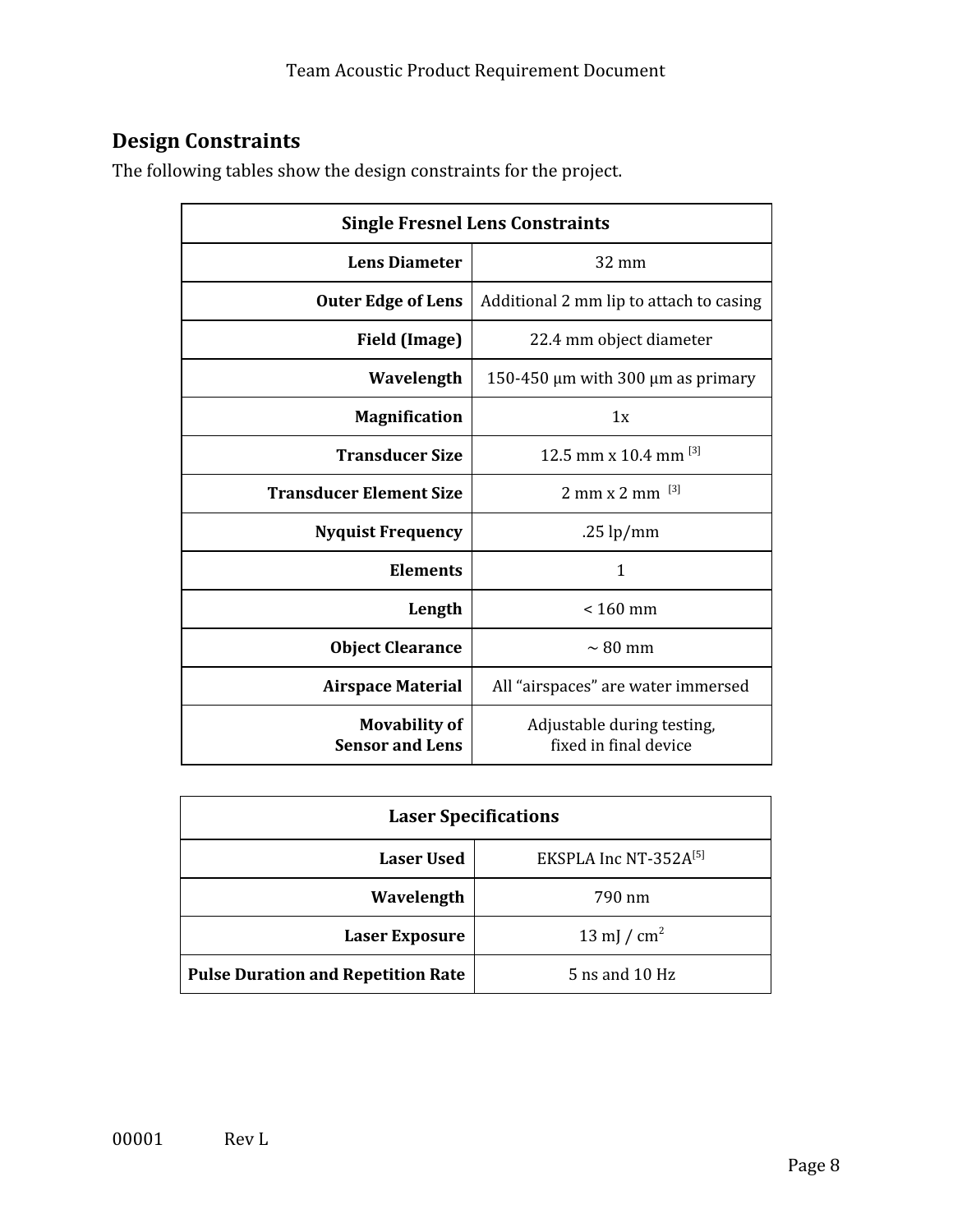## Team Acoustic Product Requirement Document

| <b>Two Lens System</b>                         |                                                     |  |  |  |
|------------------------------------------------|-----------------------------------------------------|--|--|--|
| <b>Lens Diameters</b>                          | $32 \text{ mm}$                                     |  |  |  |
| <b>Outer Edge of Lenses</b>                    | Additional 2 mm lip to attach to casing             |  |  |  |
| <b>Field (Image)</b>                           | 22.4 mm object diameter                             |  |  |  |
| Wavelength                                     | 150-450 $\mu$ m with 300 $\mu$ m as primary         |  |  |  |
| <b>Magnification</b>                           | $\leq 1x$                                           |  |  |  |
| <b>Transducer Size</b>                         | 12.5 mm x 10.4 mm $^{[3]}$                          |  |  |  |
| <b>Transducer Element Size</b>                 | $2 \text{ mm} \times 2 \text{ mm}$ <sup>[3]</sup>   |  |  |  |
| <b>Nyquist Frequency</b>                       | .25 $lp/mm$                                         |  |  |  |
| <b>Elements</b>                                | 2                                                   |  |  |  |
| Length                                         | $< 160$ mm                                          |  |  |  |
| <b>Object Clearance</b>                        | $10 - 20$ mm                                        |  |  |  |
| <b>Image Clearance</b>                         | $>14$ mm                                            |  |  |  |
| <b>Airspace Material</b>                       | All "airspaces" are water immersed                  |  |  |  |
| <b>Movability of</b><br><b>Sensor and Lens</b> | Adjustable during testing,<br>fixed in final device |  |  |  |

| <b>3D Printer and Plastic Specifications</b>   |                         |  |  |  |  |
|------------------------------------------------|-------------------------|--|--|--|--|
| ProX 800 <sup>[5]</sup><br><b>Printer Used</b> |                         |  |  |  |  |
| <b>3D Printer Resolution</b>                   | $0.25 - 0.38$ mm        |  |  |  |  |
| <b>Plastic Used</b>                            | Accura 25 $(SLA)^{[4]}$ |  |  |  |  |
| <b>Acoustic Velocity in Plastic</b>            | $2.43$ mm/ $\mu$ s      |  |  |  |  |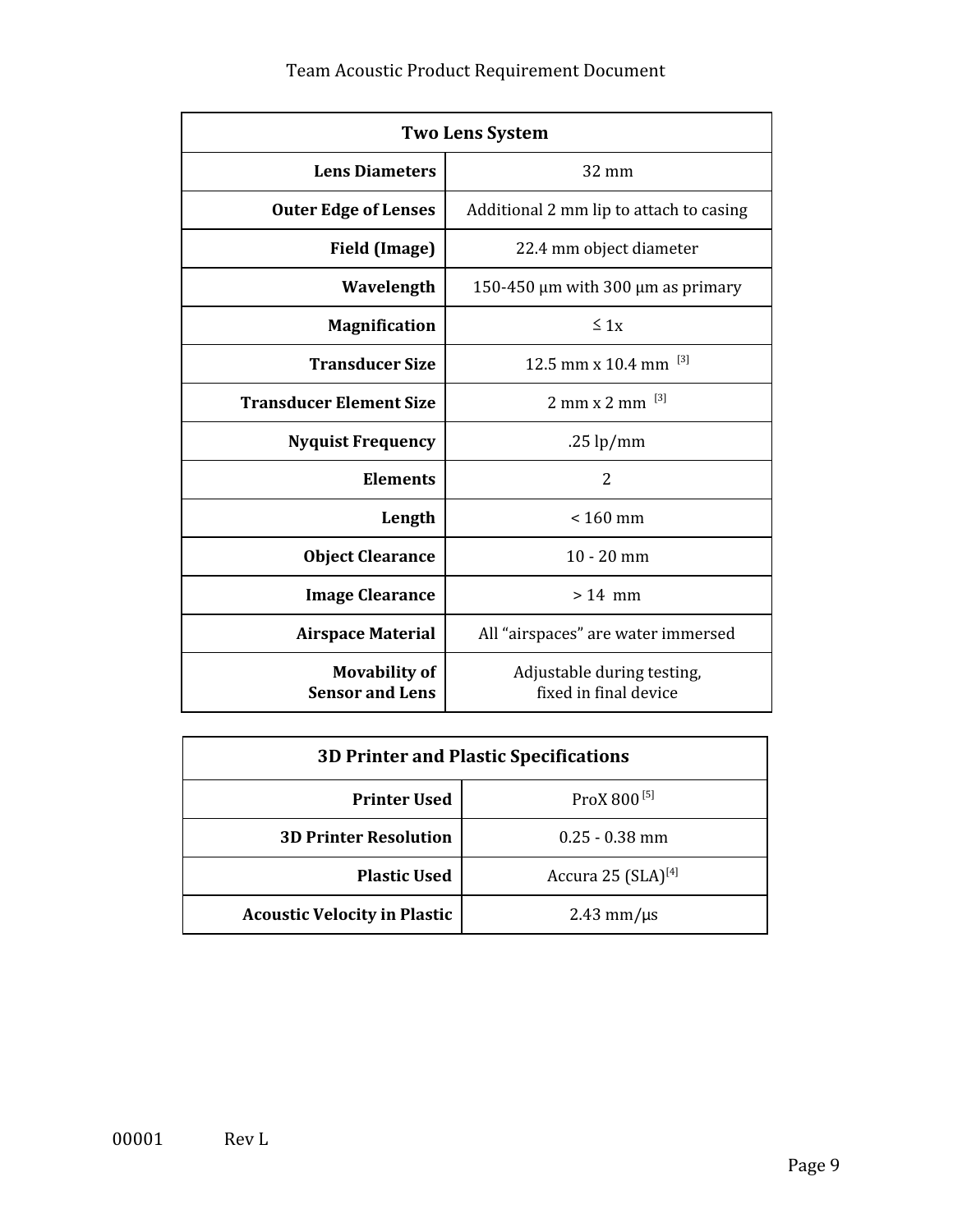# <span id="page-9-0"></span>**Timeline**

| <b>October</b>  | Assigned to Team Acoustic, First met with Prof. Rao and<br>Bhargava, Established roles in team                                                             |  |  |
|-----------------|------------------------------------------------------------------------------------------------------------------------------------------------------------|--|--|
| <b>November</b> | Assigned faculty advisor, developed the product<br>requirement document, began k-wave simulations,<br>designed initial Fresnel lens.                       |  |  |
| <b>December</b> | Created 3D model of initial Fresnel lens and printed in<br>Rettner, gave final PRD presentation, further modified<br>design of Fresnel Lens (see appendix) |  |  |
| January         | Submit Fresnel lens for printing and test it, depending on<br>results we will either move onto two lens system or<br>re-design Fresnel lens.               |  |  |
| <b>February</b> | Finish with Fresnel lens designs and testing.<br>Design a two lens system and submit for printing.                                                         |  |  |
| <b>March</b>    | Finish with two lens system designs, printing, and testing.                                                                                                |  |  |
| April           | Incorporate fresnel surfaces in two lens system in<br>designing, then print and test.                                                                      |  |  |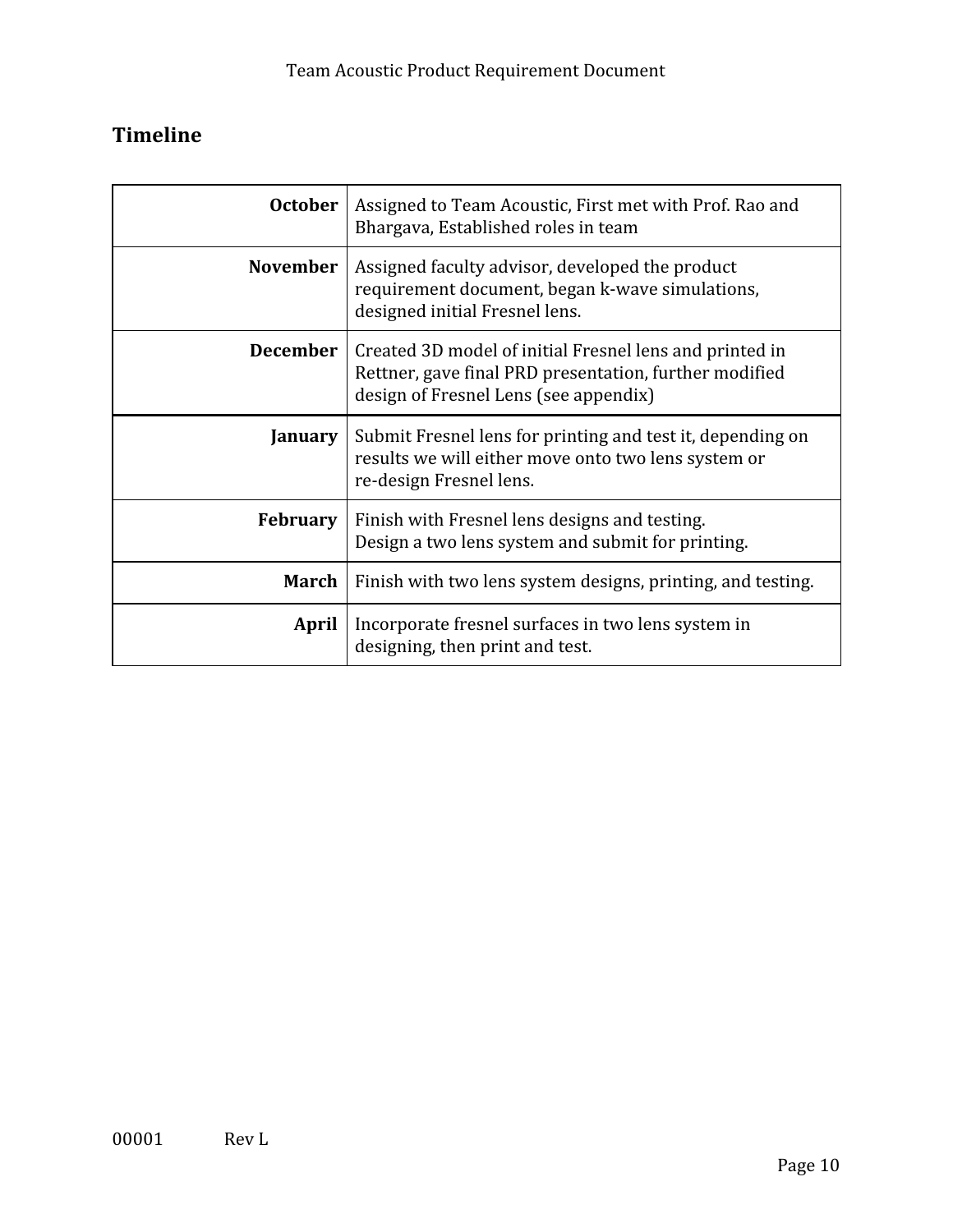## <span id="page-10-0"></span>**Appendix I: Starting Solution**

The following are screenshots from Code V detailing the solution provided to us by Prof. Rao. It is worth noting that the Diffraction MTF for any of the segments from this point onward are not necessarily accurate, as the lenses are functioning in the acoustic domain and the software is made for the optical domain. It is included simply as a reference.

| Surface # | Surface<br>Name | Surface<br>Type | Y Radius   | Thickness   | Glass   | Refract<br>Mode | Semi-Aperture |
|-----------|-----------------|-----------------|------------|-------------|---------|-----------------|---------------|
| Object    |                 | Sphere          | Infinity   | 80.0000 V   |         | Refract         |               |
|           |                 | Sphere          | $-33.5000$ | 1,0000      | 'pedro' | Refract         | 13.59770      |
| Stop      |                 | Sphere          | 33,5000    | 79.52528    |         | Refract         | 12.94240      |
| Image     |                 | Sphere          | Infinity   | $-2.9284V$  |         | Refract         | 12.83760      |
|           |                 |                 |            | End Of Data |         |                 |               |



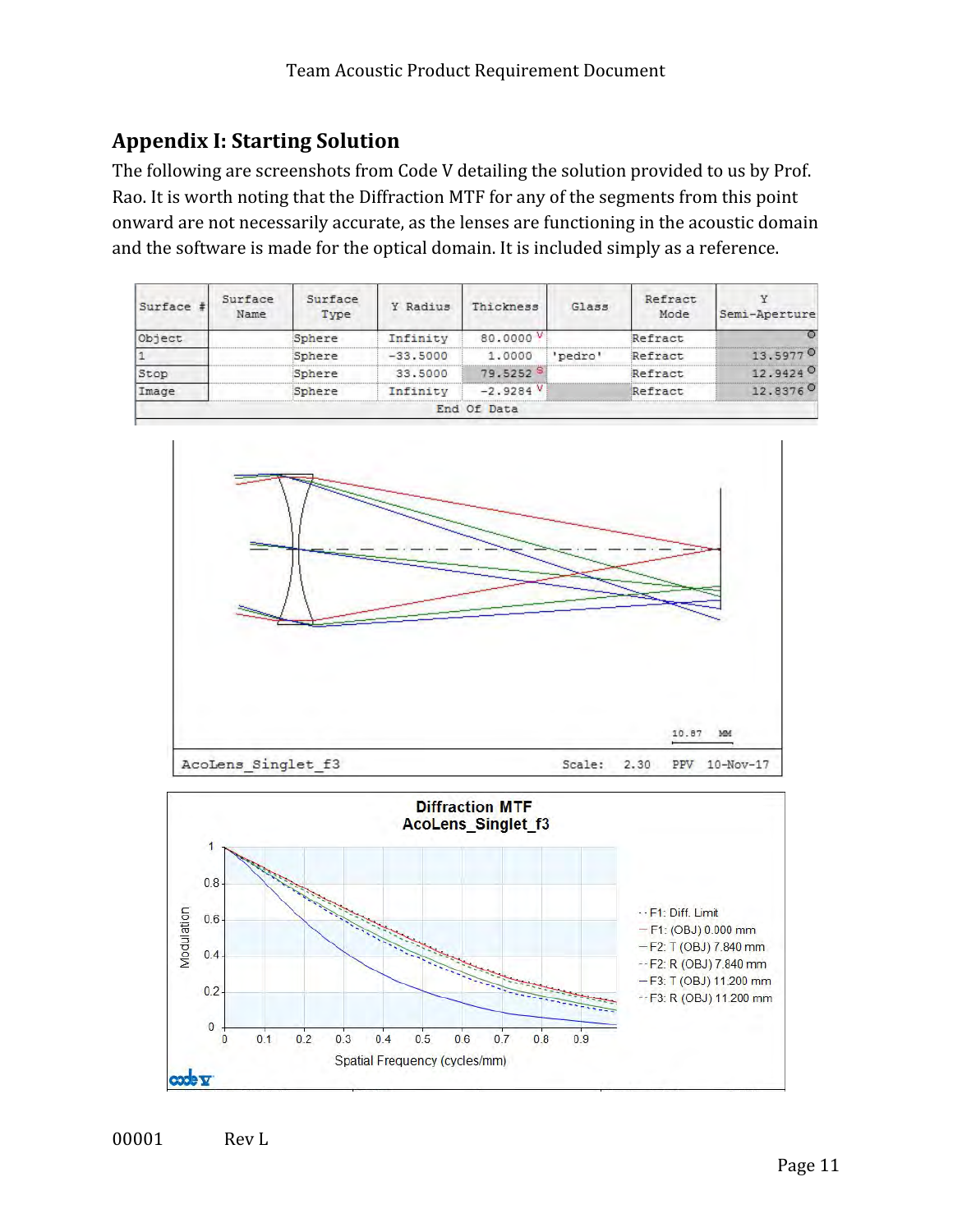## <span id="page-11-0"></span>**Appendix II: Initial Fresnel Design**

The following lens was used in demonstration for the final Product Requirement Document presentation and served as a good way to familiarize the team with the 3D printing fabrication process. The exact process used in creating these lenses will not be used moving forward, as we were suggested a better alternative method from James Alkins, but will be shown here nonetheless.

### **Code V**

Like the previous section of the appendix, the following are screenshots of the lens within Code V. The zone sag (depth of each Fresnel ring from base thickness) was 0.5 mm.

| Surface # | Surface<br>Name | Surface<br>Type | Y Radius             | Thickness   | Glass   | Refract<br>Mode | Semi-Aperture          |
|-----------|-----------------|-----------------|----------------------|-------------|---------|-----------------|------------------------|
| Object    |                 | Sphere          | Infinity             | 80,0000     |         | Refract         |                        |
|           |                 | Fresnel Pl      | $-33,5000$<br>v:     | 0.5000      | 'pedro' | Refract         | 13.67440               |
| Stop      |                 | Fresnel Pl      | 33.5000 <sup>V</sup> | 79.52528    |         | Refract         | 13.6744 0              |
| Image     |                 | Sphere          | Infinity             | $-8.9000V$  |         | Refract         | $11.6690$ <sup>Q</sup> |
|           |                 |                 |                      | End Of Data |         |                 |                        |



It is worth noting the surface shown in the above 2D diagram of the lens is not what is actually used in ray tracing but just the softwares way of modelling it to lower computational power needed when showing the lens drawing.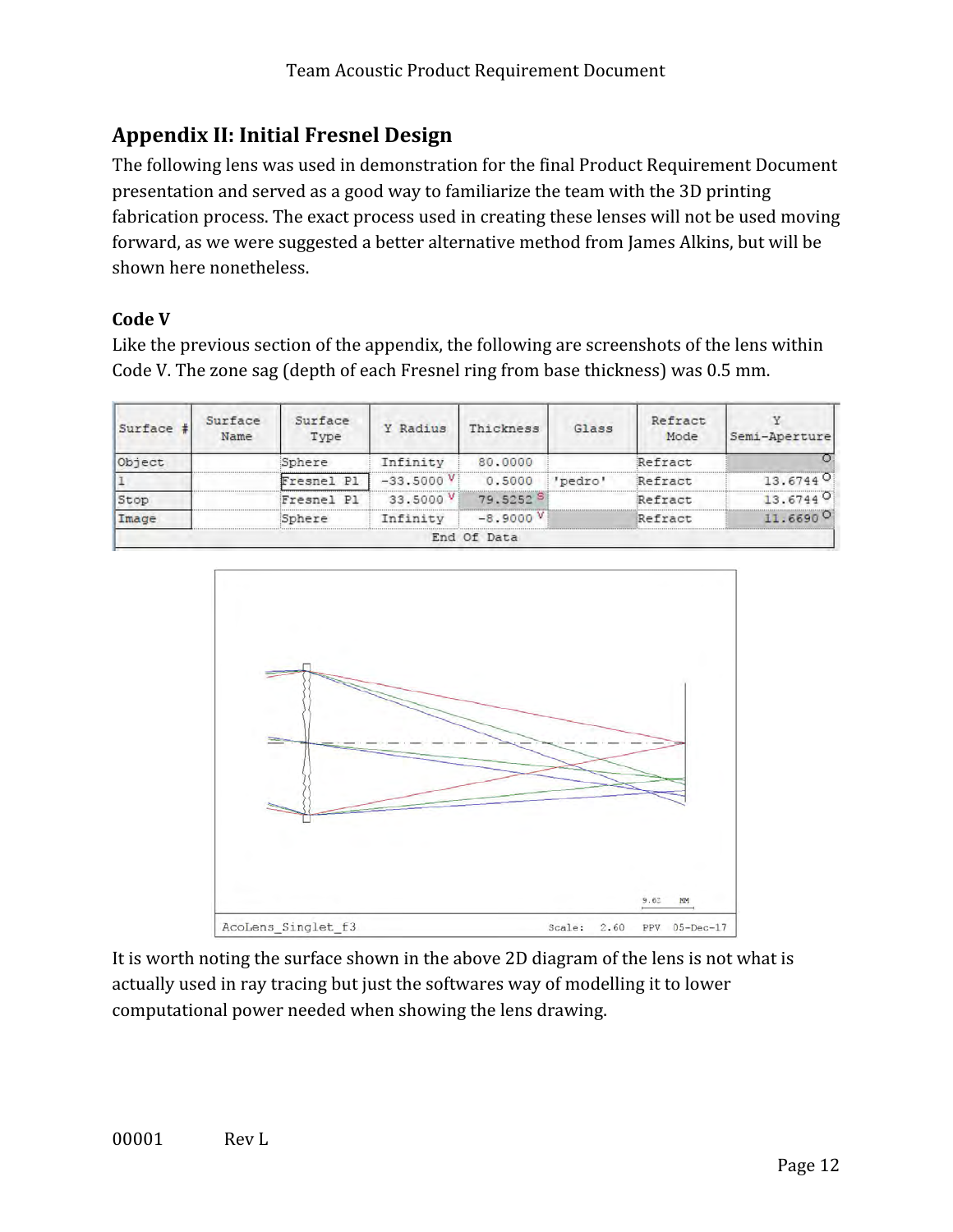

Although this may not reflect the actual performance of an acoustic lens, it is both likely and reasonable that this lens will have considerably lower performance than the starting design as the only parameters changed in the design were image location, center thickness and zone sag. The positive changes of using a Fresnel lens, to decrease signal lost as the acoustic waves propagate through the lens, are not reflected in the MTF.



The above is a 3D rendering seen in Code V, this has a more accurate Fresnel surface and is much more similar to that seen when exported to CAD than the 2D counterpart.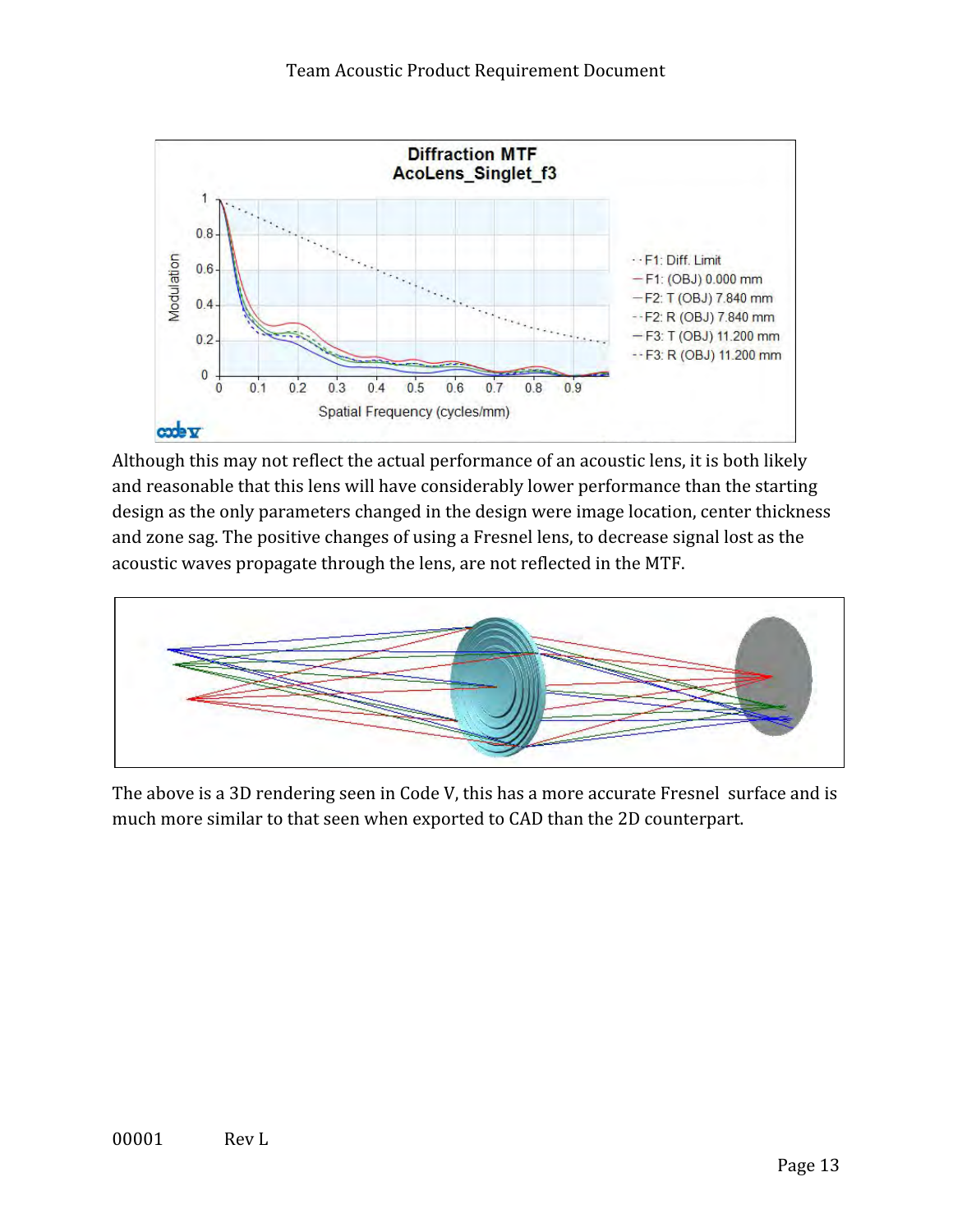#### **Autodesk Inventor**

A common alternative to SolidWorks, the CAD software suggested by Prof. Rao, is Autodesk Inventor, which has nearly all of the same functionalities, but also has free student licenses. We opened the .igs file exported from Code V into Autodesk Inventor and then removed all surfaces and rays from the file which weren't the main two fresnel surfaces as seen below then exported the file as a .stl file, which is the suggested file type for 3D printing and can be imported into Blender.



From this file we could also get the dimensional readings which are seen on the right.

#### **Blender**

As the two Fresnel surfaces aren't a solid object, we then used Blender to fill in the outer edges to make it so. This process is not ideal and is the main step we will not be using moving forward, but does serve the purpose well enough to get the design printed. The image on the left below is a nice rendering of the lens made purely for aesthetics and the image on the right is the wireframe of the lens seen in Blender.



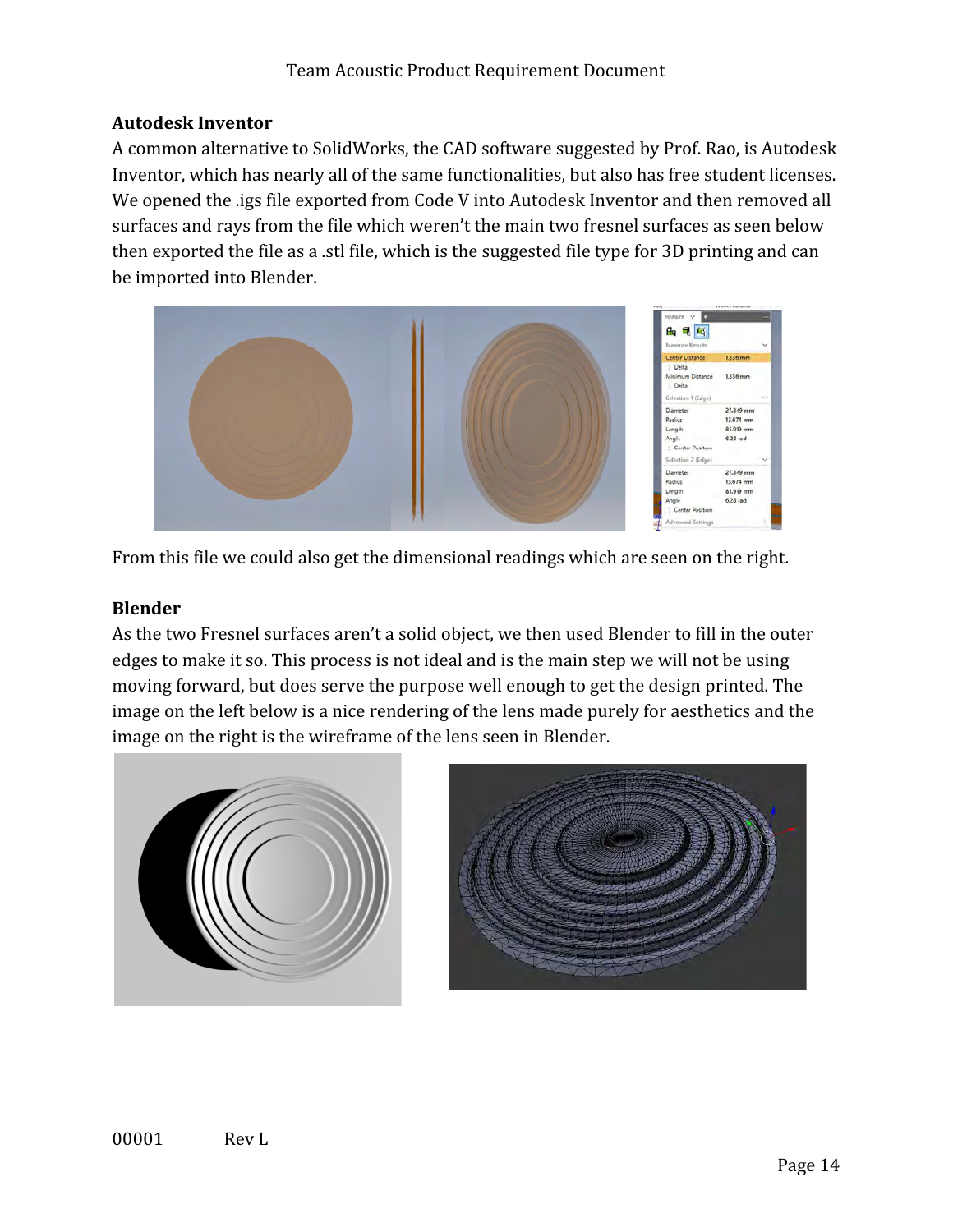### **3D Printing**

To ensure we could have a 3D printed lens in hand come the presentation, we used the low resolution Makerbot Replicator<sup>[5]</sup> in the Rettner Media Lab, a 3D printer available for all students to use at cost of materials. The resolution being a fairly considerable issue, we decided to print it at 2.5x the design parameters, from a 27.4 mm diameter to roughly 65 mm diameter. A few images of it are shown below.



It was at this point we met with James Alkins for the first time, in which he pointed out a better alternative software (Onshape, listed in the resources earlier in this document). He also allowed us to use the high resolution (roughly 28  $\mu$ m layer thickness [6]) 3D printer, the Objet 30 Pro, in the Rettner Fabrication studio. The pictures below are printed at the original scale and even so are much smoother than those above.



The lens was printed with the VeroClear transparent rigid model material<sup>[7]</sup>, and under suggestion of Prof. Knox, we have recommended Prof. Rao to look into using this higher resolution printer as an alternative to that he has been using for past years, provided the acoustic properties are functional enough to be worth considering.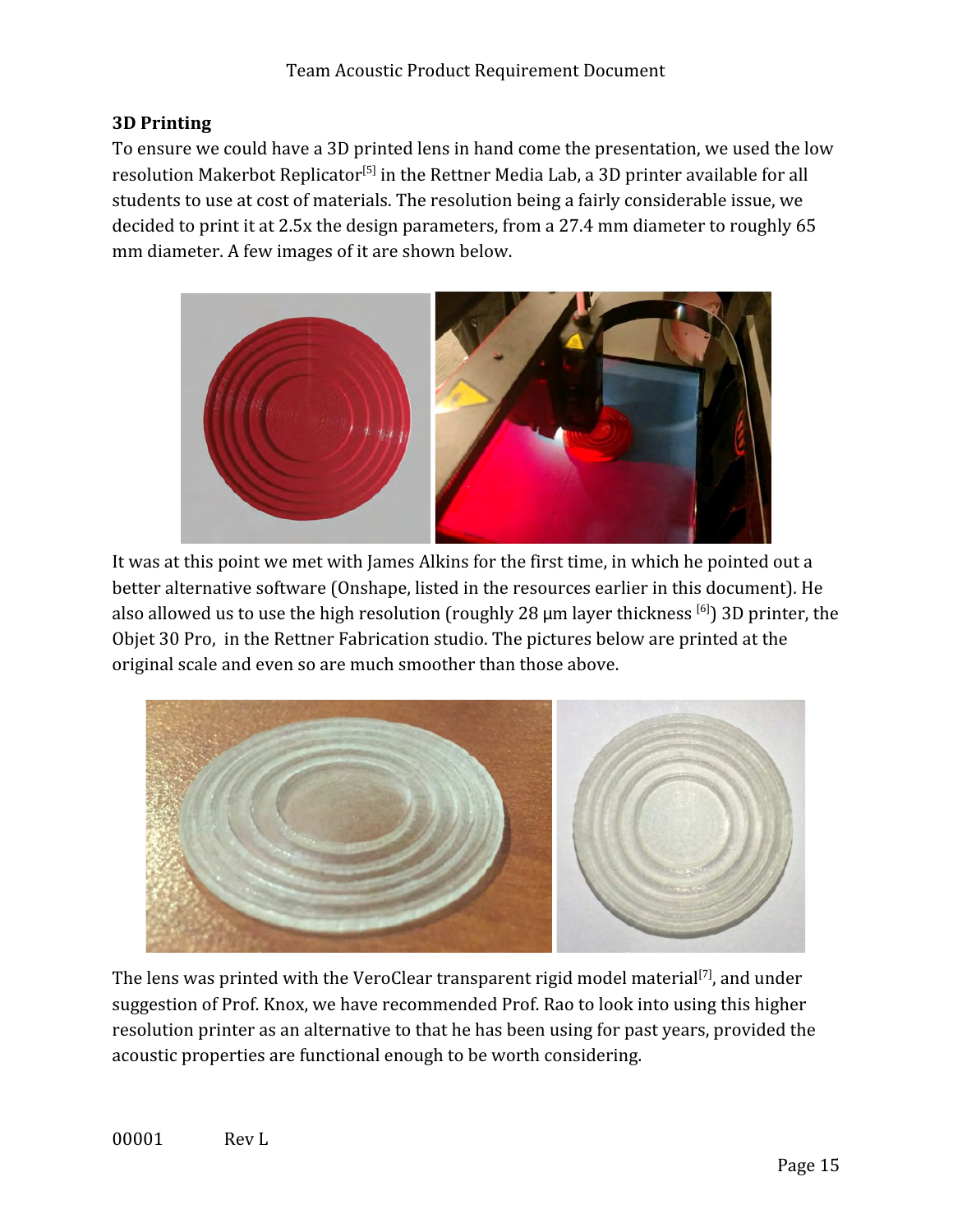## <span id="page-15-0"></span>**Appendix III: K-Wave**

As mentioned above, the MTF found using Code V is not reliable due to the acoustic to optical differences, so to have some idea of the actual lens performance, the K-Wave toolbox for MatLab is utilized to give the readings of a transducer for an acoustic lens with a point source. We've updated the K-Wave file provided to us by Prof. Rao to work with the most up to date version of the K-Wave toolbox, as it had quite a few errors due to out-of-date syntax which needed to be fixed. It is currently only working with normal spherical lenses but we hope to add fresnel capabilities in the near future (and have come up with a method which we haven't had the time to implement as of submitting this). We've also added the ability to scroll through the 2D PSF of the image plane at any given time in which the simulation is run. The readings exported from running the simulation are seen below.

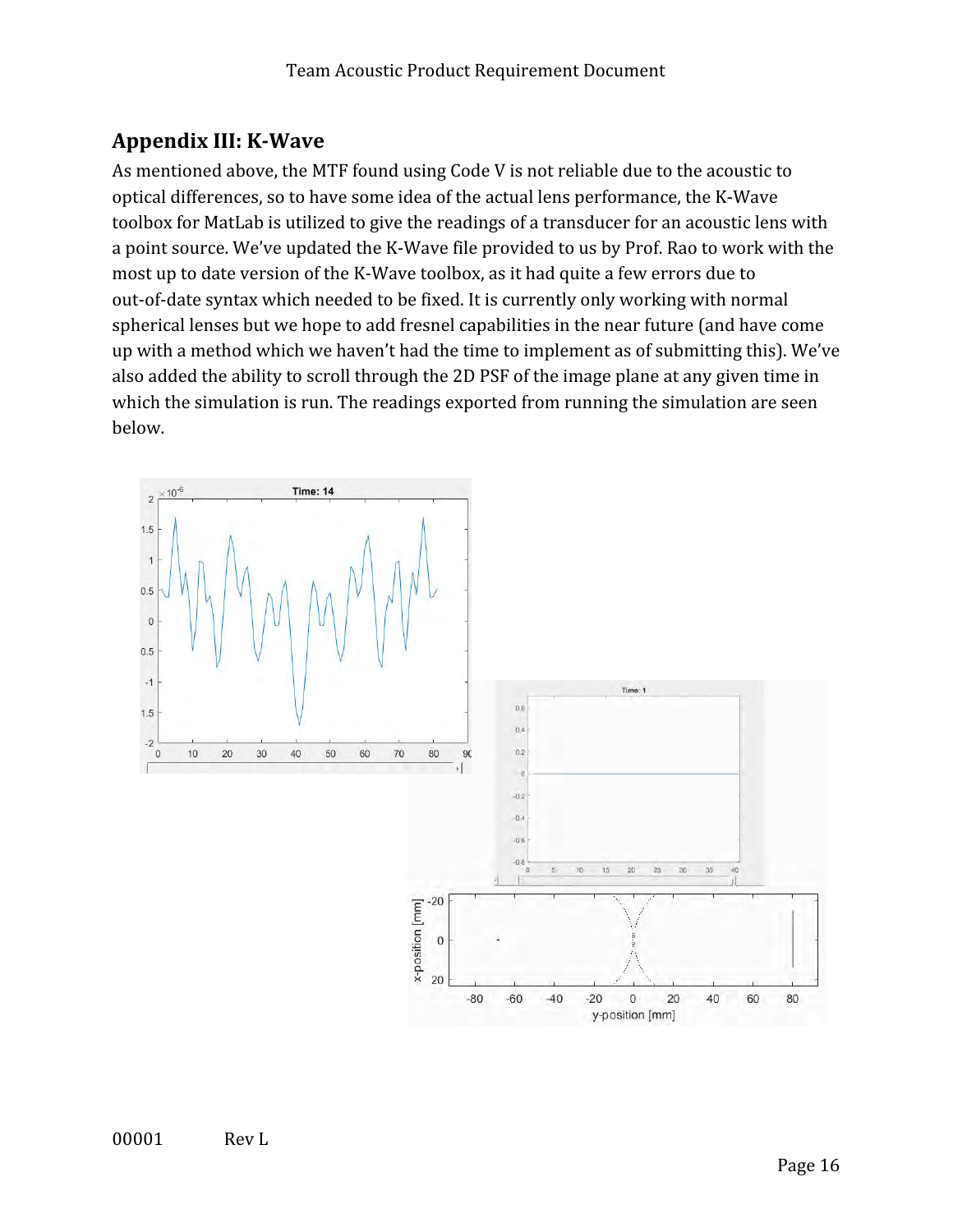## <span id="page-16-0"></span>**Appendix IV: Updated Fresnel Design**

Considering the above design doesn't have the proper diameter required for the system, and the MTF could use some improving, we have gone back to the Code V design and modified it to adjust such, raising the semi-aperture to 16 mm and adjusting the zone sag to 0.54 mm (and again adjusting the image plane to best focus). The results are below.

| Surface # | Surface<br>Name | Surface<br>Type | Y Radius   | Thickness            | Glass   | Refract<br>Mode | Semi-Aperture |
|-----------|-----------------|-----------------|------------|----------------------|---------|-----------------|---------------|
| Object    |                 | Sphere          | Infinity   | 80,0000              |         | Refract         |               |
| Stop      |                 | Fresnel Pl      | $-33.5000$ | 0.5000               | 'pedro' | Refract         | 16,0000       |
|           |                 | Fresnel Pl      | 33,5000    | 79.5252 <sup>S</sup> |         | Refract         | 16.0000       |
| Image     |                 | Sphere          | Infinity   | $-13,0000$ V         |         | Refract         | 11.8236 0     |
|           |                 |                 |            | End Of Data          |         |                 |               |



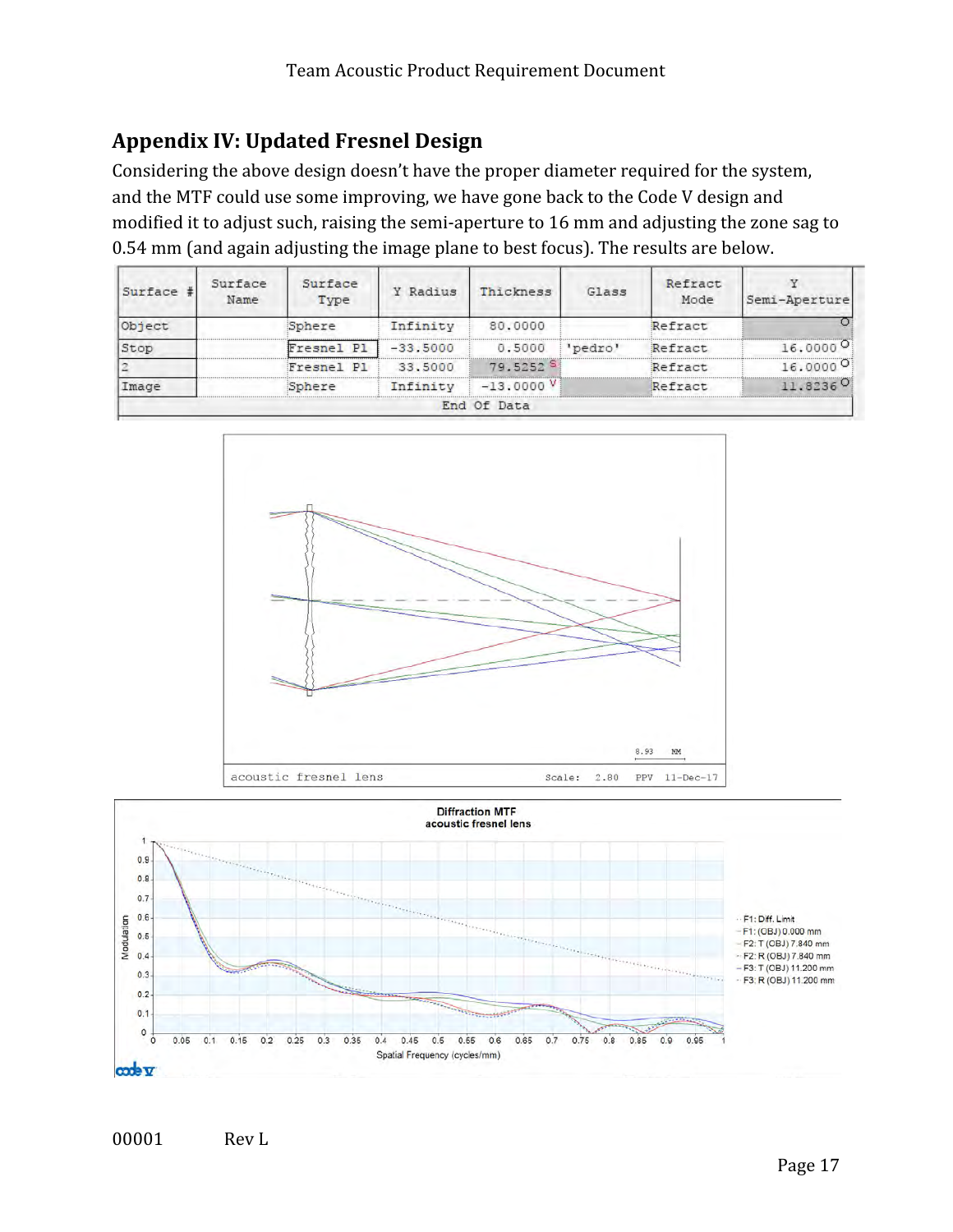#### **Onshape**



By suggestion of James Alkins (who was recommended by Prof. Muir of Mechanical Engineering), we will be using the online cloud-based CAD program known as Onshape for modelling for 3D printing. The above was created using an "export to CAD" feature built into Code V which was then opened and modified in Onshape, but there is noteworthy concerns with this model, mainly in the fact that each successive ring should have a lower difference in radius than the previous, yet the fifth step of the above lens is noticeably wider than the fourth, so instead of just exporting the Code V file to CAD then just converting it to an .stl (the file type used in 3D printing), we may need to define the surface manually in Onshape given the parameters shown in Code V. Considering none of us have yet familiarized ourselves with the software, it is hard to judge how long this process might take. It follows that the initial fresnel lens design we had printed to familiarize ourselves with the process may also have irregularities in step size or curvature that were less visually apparent. This is where the design stands as of writing the document but we hope to have this design finalized and submitted for printing soon enough to have it ready for testing come the Spring Semester.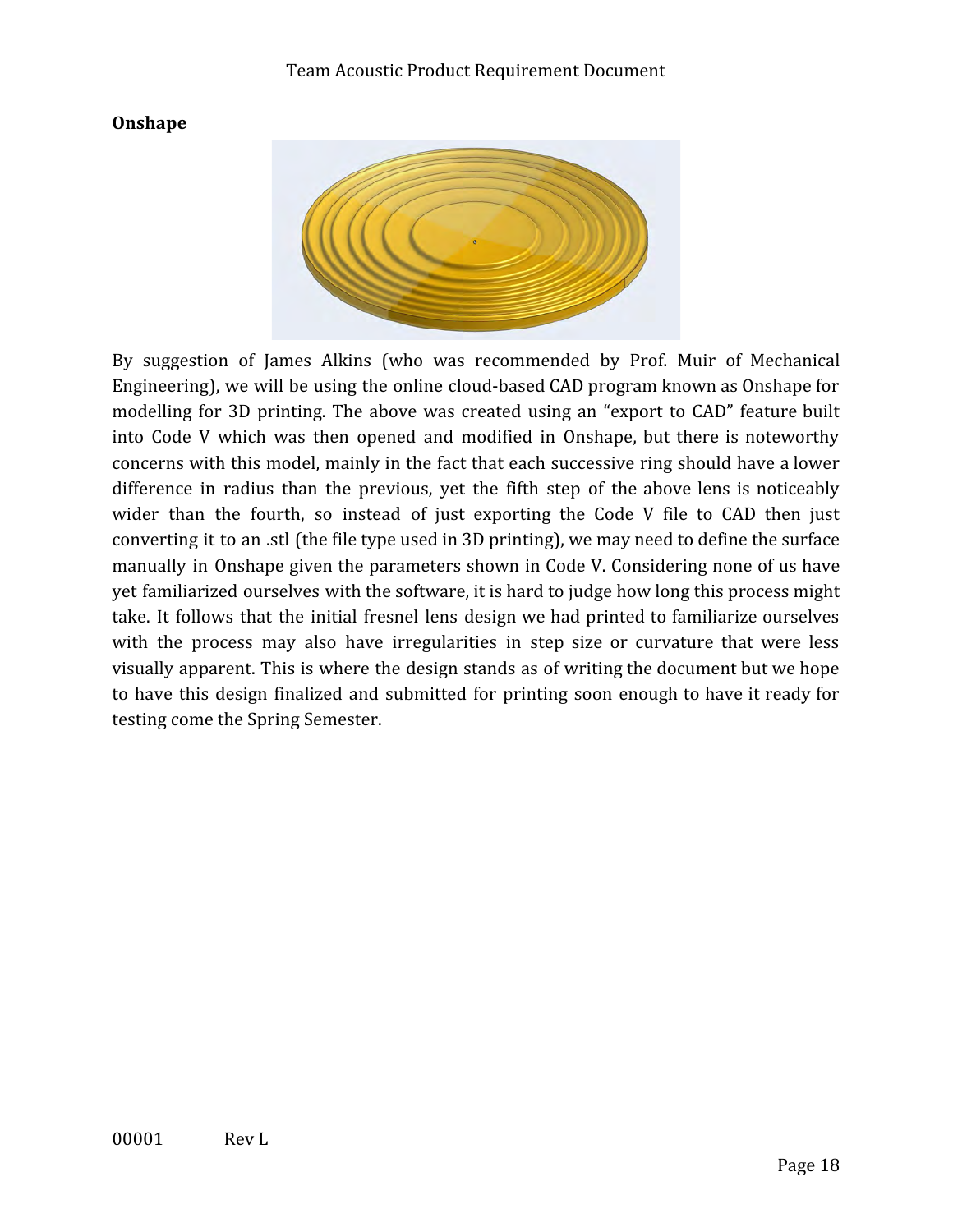## <span id="page-18-0"></span>**Appendix V : VeroClear Test Sample**

To test the VeroClear transparent rigid model material<sup>[7]</sup>, used in the Rettner Fabrication Lab on campus, a test sample was modelled using Onshape with the dimensions requested by the customer (1 in x 1 in x 3 mm). We have given the sample to Bhargava for testing, and he will measure its acoustic properties and update us with the viability of the material when moving forward with our project.



#### <span id="page-18-1"></span>**References**

- 1. Francis, Kalloor Joseph et al. "Characterization of Lens Based Photoacoustic Imaging System." *Photoacoustics* 8 (2017): 37–47. *PMC*. Web. 18 Nov. 2017.
- 2. American National Standard for the Safe Use of Lasers, American National Standards Institute. ANSIZ136, New York, NY. 2007.
- 3. "MEASUREMENT REPORT: 3 MHz Matrix Array Transducer" *Imasonic.* RIT. 3 July. 2017.
- 4. "Accura 25 (SLA) Data Sheet." *3D Systems*. 2017.
- 5. "MakerBot Replicator 5th Gen Quick Specs" *RedStack.*
- 6. "Objet 30 Pro Specification Sheet." *Stratasys*. Eden Prairie, MN. 2015.
- 7. "PolyJet Materials Data Sheet." *Stratasys*. Eden Prairie, MN. 2017.